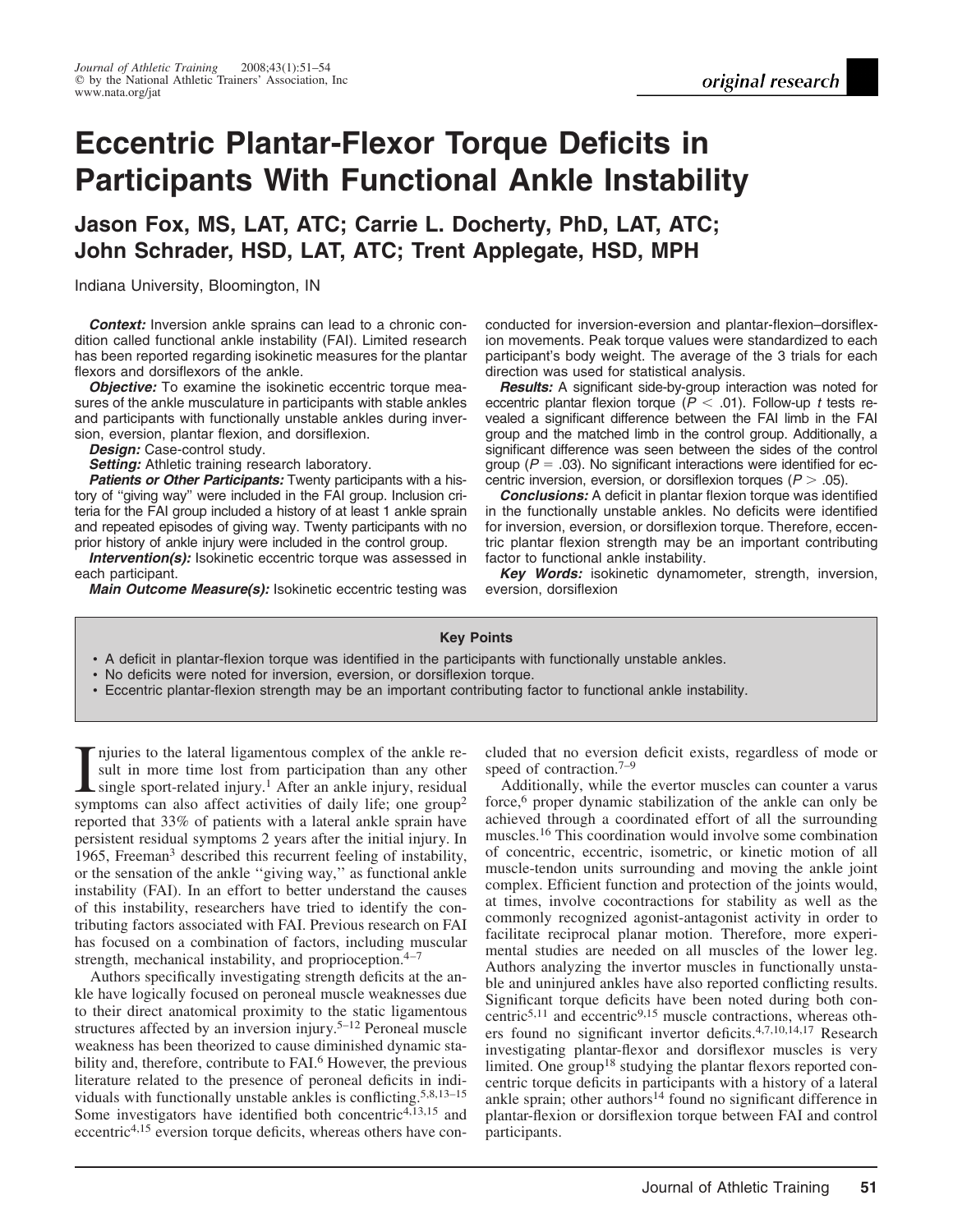Given these discrepancies in the inversion and eversion literature and the lack of research on the plantar flexors and dorsiflexors, additional studies evaluating isokinetic ankle torque values are necessary. Additionally, eccentric muscle contraction could be considered a critical component of ankle control during virtually all ankle joint movements.<sup>19</sup> Therefore, our purpose was to specifically examine differences in isokinetic eccentric inversion, eversion, plantar-flexion, and dorsiflexion torque in normal and functionally unstable ankles.

# **METHODS**

The sample consisted of 40 participants, including 20 participants with a history of unilateral FAI (12 women, 8 men; age =  $20.65 \pm 2.64$  years, height =  $171.65 \pm 11.05$  cm, mass  $= 72.30 \pm 9.50$  kg) and 20 participants with stable ankles (15) women, 5 men; age =  $20.90 \pm 2.36$  years, height = 171.95  $\pm$  9.57 cm, mass = 69.21  $\pm$  16.44 kg). Participants were recruited from academic classes and athletic training rooms in a large university community. Before beginning the study, each participant completed and signed the informed consent document, approved by the institutional review board, which also approved the study.

All participants completed the Ankle Instability Instrument to determine group membership in either the control group or the FAI group.20 The control group consisted of individuals without prior history of ankle injury. An injury was defined as any sprain, strain, or fracture of the ankle. The FAI group consisted of any individual who had experienced a lateral ankle injury without fracture and at least 1 incident of giving way in the past month and had sought medical attention for this condition. Of the 20 FAI participants, 8 (40%) had FAI on the right side and 12 (60%) had FAI on the left side. Initial ankle injury was diagnosed as mild in 3 cases, moderate in 7 cases, and severe in 5 cases; 5 participants could not remember the initial injury. Participants' last ankle sprain occurred in the past year in 14 participants (70%) and more than a year ago in 6 participants (30%); a structured rehabilitation program was completed by 15 participants (75%). The FAI participants also reported various amounts of giving way: 3 (15%) on a daily basis, 7 (35%) on a weekly basis, and 10 (50%) on a monthly basis.

# **Test Procedures**

The participants reported to the athletic training research laboratory on 1 occasion. Both the dominant and nondominant limb ankles were tested in all participants. Limb dominance was established by the foot the participants would use to kick a ball. The participants warmed up for 5 minutes on a stationary bicycle at a comfortable pace between 60 and 70 revolutions per minute. The participants were then tested in both inversion-eversion and plantar-flexion–dorsiflexion movements using the KinCom III isokinetic dynamometer (Chattanooga Group, Chattanooga, TN). The test speed was  $90^{\circ}/s$ for all ranges of motion. It has been established through Kaminski and Hartsell's<sup>16</sup> quadratic trend that  $90^{\circ}/s$  is the optimal testing speed for eversion movements. The order of the test side and movement was counterbalanced for all participants.

Participants were in a supine position for all movements. The ipsilateral knee was flexed to  $10^{\circ}$ , supported with a cushioned bolster, and secured distally with a hook-and-loop strap. Both hips were also secured with a hook-and-loop strap. Knee



**Figure. Differences between eccentric plantar-flexion peak torque/ body weight in the functional ankle instability (FAI) and control groups. <sup>a</sup> Indicates significant difference between the FAI limb in the FAI group and the matched limb in the control group.**

positioning at 10° of flexion allowed for a more isolated movement pattern from the ankle during inversion and eversion.<sup>21</sup> This also diminished the potential for dynamic hamstring activity falsely contributing to the generated torque.<sup>21</sup> Depending on the testing plane of movement, the foot and ankle were positioned into either the inversion-eversion or plantar-flexion–dorsiflexion attachment with hook-and-loop straps and additional athletic tape to secure the foot. Once positioned, the participant's active range of motion was used to determine the start and stop angles.

For each testing motion, a warm-up of 10 repetitions at 90% was performed for familiarization of the speed of movement and the eccentric mode of testing. This was followed by 10 continuous repetitions throughout the range of motion. Two additional 10-repetition bouts were conducted with a 60-second rest period between bouts. Kaminski and Dover<sup>22</sup> used similar testing procedures in their reliability testing.

## **Statistical Analysis**

The injured ankle of the FAI group was matched by side and limb dominance to an ankle in the control group. All torque measures were standardized to the participant's body weight. The peak torque was then obtained for each bout, and the average of the 3 standardized peak torque values was used for the statistical analysis. All data were imported into SPSS (version 11.5 for Windows; SPSS Inc, Chicago, IL). A repeated-measures analysis of variance was calculated for each movement. Each had 1 within-subjects factor of side (injured ankle [FAI or matched in the control participants] and uninjured ankle) and 1 between-subjects factor of group (FAI or control). The  $\alpha$  level was set at *P* < .05. Follow-up *t* tests were conducted on all significant findings.

## **RESULTS**

A significant side-by-group interaction was noted for eccentric plantar-flexion torque ( $F_{1,38} = 7.92$ ,  $P < .01$ ,  $\eta^2 = .17$ ; Figure). Follow-up *t* tests revealed a significant difference between the FAI limb in the FAI group (1.50 Nm/kg) and the matched limb in the control group (1.96 Nm/kg). Additionally, a significant difference was seen between the sides of the control group ( $P = .03$ ).

No significant interaction was identified for eccentric inversion (F<sub>1,38</sub> = 0.56, *P* = .46,  $\eta$ <sup>2</sup> = .01, power = .11), eversion  $(F<sub>1.38</sub> = 1.38, P = .25, \eta<sup>2</sup> = .04, power = .21),$  or dorsiflex-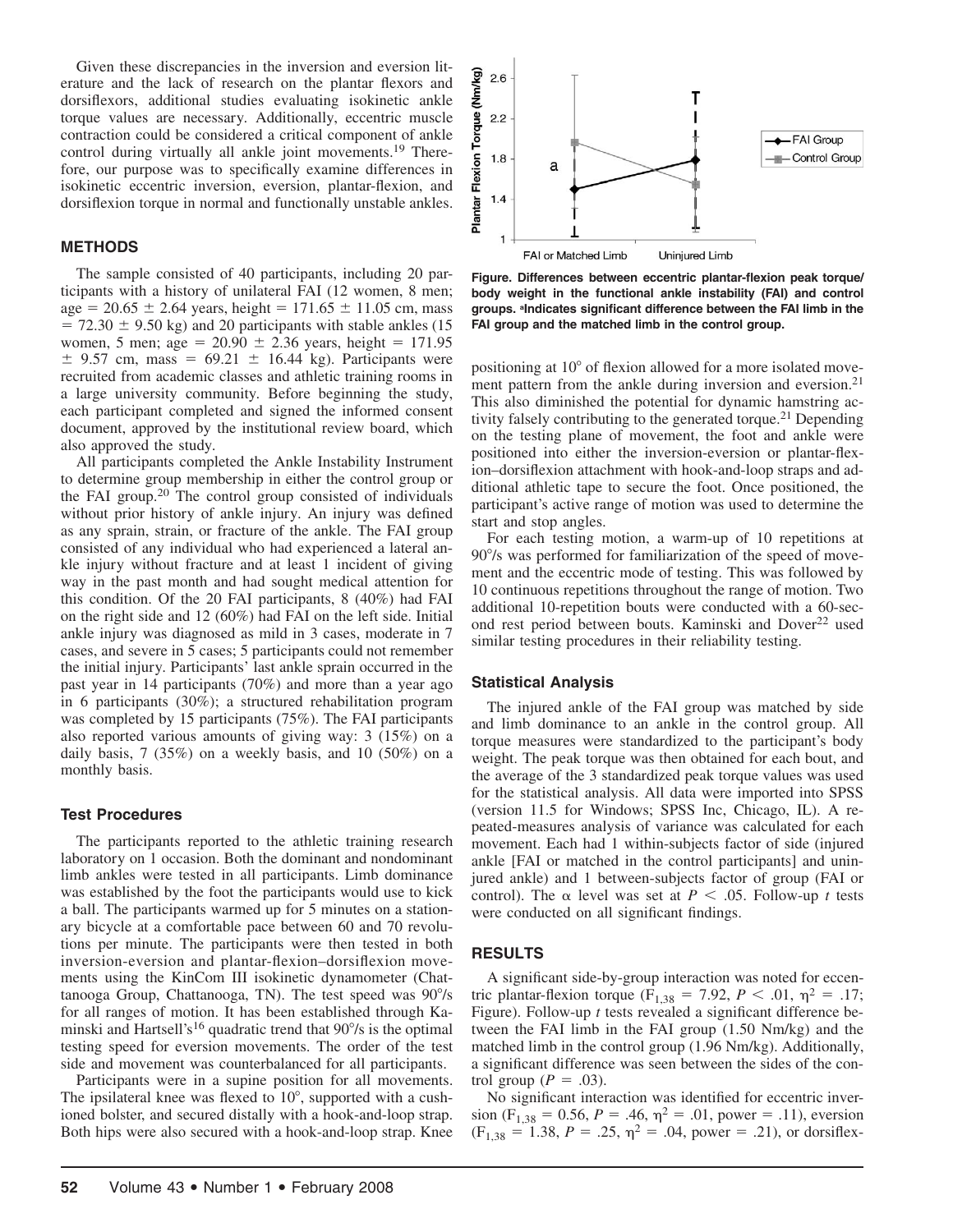**Table. Eccentric Peak Torque/Body Weight (Nm/kg) for all Isokinetic Movements in Control and Functional Ankle Instability (FAI)** Groups (Mean  $\pm$  SD)

|                 | Control Group ( $n = 20$ ) Peak Torque/Body Weight |                            | Group ( $n = 20$ ) Peak Torque/Body Weight |                 |
|-----------------|----------------------------------------------------|----------------------------|--------------------------------------------|-----------------|
| Movement        | Matched Limb                                       | Uninjured Limb             | FAI Limb                                   | Uninjured Limb  |
| Inversion       | $0.52 \pm 0.12$                                    | $0.52 \pm 0.15$            | $0.53 \pm 0.12$                            | $0.56 \pm 0.13$ |
| Eversion        | $0.54 \pm 0.15$                                    | $0.58 \pm 0.16$            | $0.57 \pm 0.12$                            | $0.56 \pm 0.12$ |
| Plantar-flexion | $1.96 \pm 0.66^{\circ}$                            | $1.56 + 0.47$ <sup>a</sup> | $1.50 \pm 0.47^{\circ}$                    | $1.79 \pm 0.67$ |
| Dorsiflexion    | $1.29 \pm 0.57$                                    | $1.38 \pm 0.51$            | $1.46 \pm 0.69$                            | $1.39 \pm 0.48$ |

<sup>a</sup> Significant differences between the FAI limb in the FAI group and the matched limb in the control groups and the sides of the control group  $(P < .05)$ .

ion (F<sub>1,38</sub> = 0.36, *P* = .55,  $\eta^2$  = .01, power = .09) torques. Additionally, no significant main effect for side or group was noted in any of the analyses ( $P > .05$ ). The means and SDs for the peak torque/body weight percentages are located in the Table.

# **DISCUSSION**

Our intent was to examine eccentric ankle torque during inversion, eversion, plantar-flexion, and dorsiflexion movements in FAI and uninjured ankles. Although previous research has been inconclusive, we hypothesized that a deficit would be observed in participants with FAI. However, we found that only the eccentric plantar-flexion peak torque was significantly different in the functionally unstable ankle of the FAI group compared with the matched ankle in the control group.

#### **Plantar-Flexor and Dorsiflexor Muscle Groups**

Only limited research has been conducted focusing on plan- $\arctan^{-14,17,18}$  or dorsiflexion<sup>12–14,17,23</sup> torque deficits in individuals with a history of ankle instability. Additionally, the previous findings investigating plantar-flexion torque were inconclusive. One set of authors<sup>14</sup> reported no plantar-flexion torque deficits, one group<sup>17</sup> identified an increase in plantarflexion torque in the injured limb, and another group<sup>18</sup> concurred with our findings of a decrease in plantar-flexion torque in the injured limb. It is difficult to draw comparisons among these studies because participants with  $FAI<sup>14</sup>$  or a history of a lateral ankle sprain<sup>17,18</sup> were tested. Additionally the mode of testing varied among these studies: McKnight and Armstrong<sup>14</sup> and Baumhauer et al<sup>17</sup> tested participants concentrically, and Termansen et al<sup>18</sup> tested participants isometrically.

In the current study, we identified a significant difference in plantar-flexion torque between the FAI limb in the FAI group and the matched limb in the control group. The decrease in torque could be the result of several different factors. First, the deficit could be the result of damage to the gastrocnemius-soleus complex during the initial injury. Hertel $^{24}$  identified damage to both the ligamentous and musculotendinous structures after a lateral ankle sprain. The gastrocnemius-soleus complex crosses the talocrural joint, so this complex could be damaged by a severe inversion stress. Second, reduced motor unit excitability could occur after an initial ankle sprain and lead to decreased plantar-flexion torque. Previous authors<sup>25</sup> identified arthrogenic muscle inhibition of the soleus muscle in participants with unilateral FAI. The authors suggested that changes in afferent feedback could contribute to both muscle inhibition and FAI.25 Finally, little is known about the muscle-fascia interfaces and their relationship to injury. The formation of fibrous tissue in the myofascial interface would theoretically lead to inhibition

of the muscle's ability to lengthen during activity.26 Further research is needed in this area to substantiate these findings.

Interestingly, we did not find a plantar-flexion torque difference between the injured and uninjured sides of the FAI group. This effect could be the result of a crossover effect, whereby strength changes in one limb also occur in the contralateral limb. This has been shown to occur in the ankle strength literature. Specifically, strength training in one limb created increased peak torque in both the trained and untrained ankles.27 It has yet to be determined if deficits in one limb could subsequently result in bilateral deficits; however, this issue needs to be further evaluated. Another consideration is that individuals prone to injury and subsequently to FAI may have an inherently suppressed ability to generate normal torques, which could predispose them to injury.

We did, however, find a side-to-side difference in the control group for 1 direction of motion. This difference was an unexpected finding. Although difficult to explain, it perhaps was an artifact of the speed of motion tested.

Dorsiflexion torque has been investigated in several studies. Those results all agree with the current results: participants with a history of either ankle injury or FAI did not have deficits in dorsiflexion torque.12–14,17,23 Regardless of population, mode of testing, or type of contraction, this finding is consistent.

## **Invertor and Evertor Muscle Groups**

When evaluating the timeline of ankle strength literature, most of the research showing an eversion strength deficit was conducted between 1955 and 1986.2,13,28 Conversely, the more recent studies, including ours, did not identify any significant eversion torque deficits in FAI participants.<sup>5–10,12</sup> These later authors have been consistent in reporting that ankles with FAI perform the same as uninjured ankles during eversion movements, regardless of the type of contraction (concentric and eccentric) or velocity. Therefore, we can conclude that the isokinetic eversion torque deficits are not a major contributing factor to residual symptoms of giving way. However, other strength measures, such as power or work, should continue to be investigated to better understand the role they play in giving-way symptoms.

Additionally, we did not find a significant difference in eccentric invertor torque between the groups or between the FAI and uninjured limbs. Our results contradict previous findings of invertor deficits in participants with FAI<sup>5,9,15</sup> and agree with others who also did not identify a significant deficit.4,7,10,14,17 One potential reason for these discrepancies is the mode and speed of testing. Testing speeds of previous investigations ranged from 30 to  $240^{\circ}/s$ ,  $4,5,7,9-11,14,17$  and mode of testing included both eccentric4,7,9 and concentric4,5,10,11,14,17 contrac